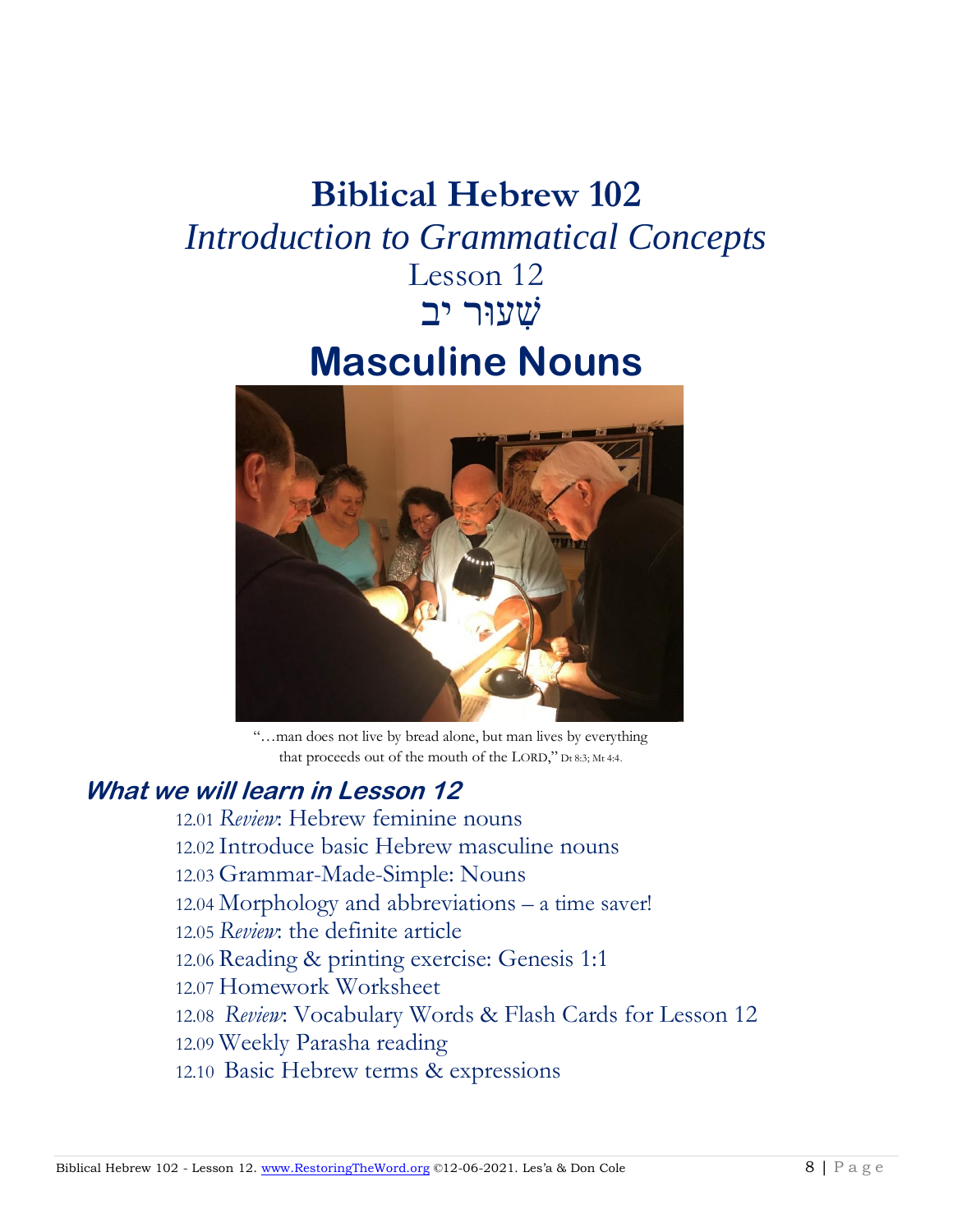#### **12.01 Review Basic Hebrew Feminine Nouns**

Nouns are the largest class of words in most languages. They indicate a person (eg, man), place (eg, country), or thing (eg, house, animals, etc.).

**Hebrew nouns are either masculine or feminine:** 

 $\triangleright$  **Most feminine nouns end** with "kamats" + "hay" ( $\overline{\overline{I}}$ ) or "tav" ( $\overline{\overline{I}}$ ).

**Most feminine nouns are made plural** by adding "cholam vav" (or "cholam)  $\&$  "tav" ( $\[\Pi\]$ ) to the end of the word.

| <b>Examples of 3 Feminine Nouns</b> |                                     |                          |                                                  |
|-------------------------------------|-------------------------------------|--------------------------|--------------------------------------------------|
| feminine<br>singular                | חורה<br>Torah or<br>instruction     | ּמִשְׁפָּחָה<br>family   | מִצְוַה<br>commandment,<br>obligation or deed    |
| feminine<br>plural                  | חוֹרֹת<br>Torahs or<br>instructions | מְשָׁפַּחוֹת<br>families | מִצְוֹת<br>commandments,<br>obligations or deeds |

## **12.02 Introduce Basic Hebrew Masculine Nouns**

➢ Masculine singular nouns, unlike feminine nouns, do not have a particular ending**.**

**Most masculine nouns are made plural** by adding "chirek", "yod/yud" & "mem sofit" (

to the end of the word. (Note: "chirek" is not under "yod"; it is under previous consonant.)

| <b>Examples of 3 Masculine Nouns</b> |                          |                |       |
|--------------------------------------|--------------------------|----------------|-------|
| masculine<br>singular                | $\overline{\text{book}}$ | ا ، ا<br>mount | male  |
| masculine<br>plural                  | books                    | mountains      | males |

Copy Hebrew translation of English word on lines below. (Hint: refer to Vocabulary in box→.)



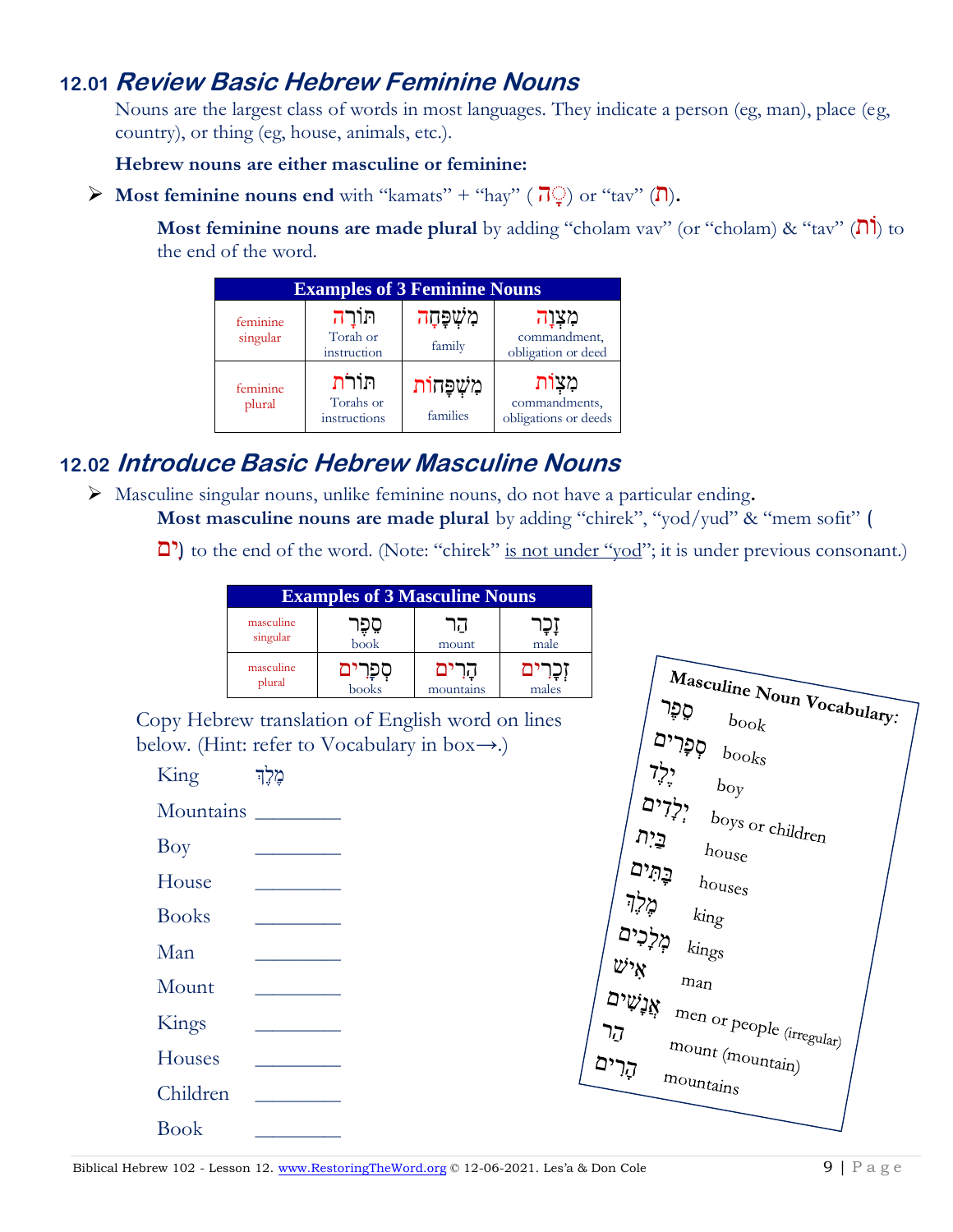## **12.03 Grammar-Made-Simple: Nouns**

- ➢ Hebrew nouns are either masculine or feminine.
- $\triangleright$  Masculine singular nouns have no particular endings.
	- o Masculine plural nouns generally are made plural by adding a "chirek," "yud/yod," and a "mem sofit" ( יָם ְהֵ to the end of the word. eg: הָפָרִים (N-ms) הָפָרִים (N-mp)
- $\triangleright$  Feminine singular nouns generally end with a "kamats" and "hay" ( $\overline{1}$ ). Also, nouns which end with  $a''$ tav" ( $\overline{D}$ ), are usually feminine.
	- o Most Feminine plural nouns are made plural by adding a "cholam vav" (or a "cholam") & a "tav" ( $\overline{n}$ ) to the end of the word.

# **12.04 Morphology and abbreviations -- time saver!!**

**Morphology** is the study of <u>word formation</u>; in other words: morphology helps us understand a word and what part of speech that word is whether it is a noun, verb, etc, and its breakdown.

For example, the morphology of **כֹּב**ּל is: Noun-masculine singular.

**Abbreviations** for the morphology helps individuals understand each particular word.

Explanation for morphology for הָפֶּר is: N-ms ("N" indicates the word is a noun. "m" that the word is masculine. "s" that the word is singular.)

- $\triangleright$  For this lesson, we will use the following 6 abbreviations:
	- $N =$  **noun** (often the letter "N" will be followed by a "dash" to clarify the letters following refer to that noun. Refer to above)
	- **f = feminine**
	- **m = masculine**
	- **s = singular**
	- $p = plural$
	- **art = article** ("the": generally written with a "hay", "patach", and a "dagesh":  $\odot$

Hebrew abbreviations are fairly uniform; however, they not totally standardized. Once you are familiar with these abbreviations, you will find it is easy to understand the slight variations that some study books may use.

# **12.05 Review Definite Article: the word "the"**

Hint: look for patterns!

- 1. In Hebrew, the definite article is not a separate word (as in English, the definite article "the" is a separate word). In Hebrew, the definite article is attached to the noun. Good news: the definite article for both masculine and feminine nouns is generally designated by a "hay", "patach", & " "dagesh chazak".
- 2. **Examples of masculine nouns with the definite article**  $(\odot)$ .
- o הָבָּֽֽֽֽ $\sim$  (word or thing) becomes הַדְּבָר (the word or the thing)
- (king the (הַ מֶ לְֶך becomes) king (מֶ לְֶך o house the הַ בַּ יִת
- י בי נוס (inc ang) coording (the seconds)  $\exists y \exists y$  (the young man) becomes  $\cup$   $\cup$   $\cdot$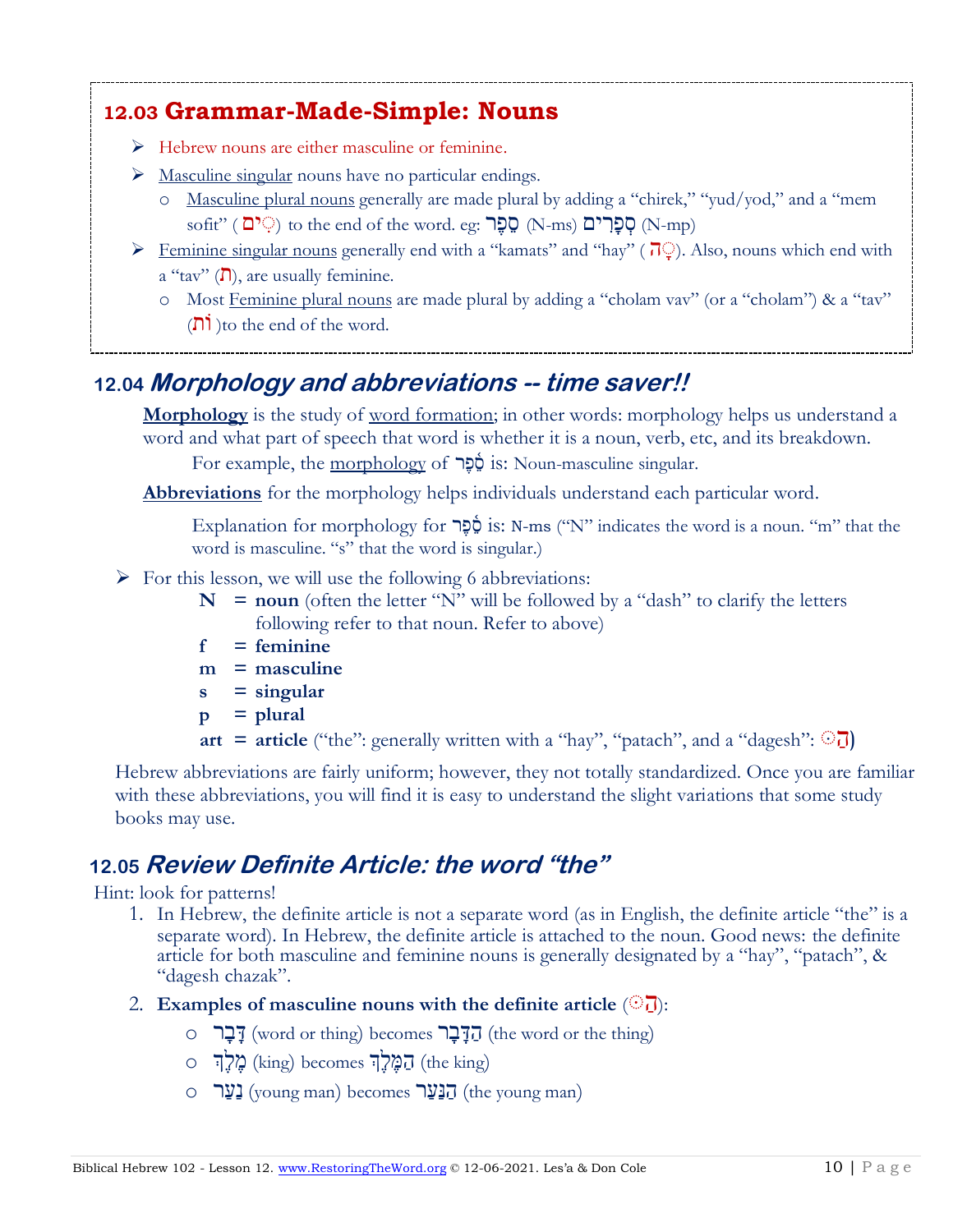- **Feminine nouns with the article:** (Notice there is no difference in how the article is added to both the masculine and feminine nouns)
	- (Torah the (הַ ּתוֹ רָ ה becomes) Torah (ּתוֹרָ הִ o
	- ס (הָמְצָנָה (commandment) becomes) commandment (מִצְנָה
	- $\circ$  הַ שָׁנָה (the year)  $\mathbf{u}$ יבה (the year)

#### 3. **Exceptions** are when a **definite article precedes a guttural** (רִ,ִע,ִח,ִה,ִא(.

The <u>vowel under the "hay" changes from a "patach"</u> to a "kamats"  $(\vec{\mu})$  or a "segol"  $(\vec{\mu})$ . Also, the following letter does not have a "dagesh". (Why is there no dagesh"? Because gutturals cannot take a dagesh. Later, we will learn why the grammatical changes with the article.) Important: learn to recognize the definite article!

#### **Definite article with masculine nouns which begin with a guttural**:

- $\circ$  בְ $\chi$  (father) becomes  $\exists \chi \bar{\eta}$  (the father)
- $\circ$   $\forall x \in \mathbb{R}$  (head) becomes  $\forall x \in \mathbb{R}$  (the head)
- $\circ$   $\mathbb{W}\times$  (man) becomes  $\mathbb{W}\times\mathbb{R}$  (the man)
- (mountains the (הֶ הָ ר יםִ becomes) mountains (הָ ר ים o
- ('**\***man 'wise the (הֶ חָ כָםִ becomes) wise (חָ כָם o

**Definite article with feminine nouns which begin with a guttural**: (Again, notice the formation is the same for the feminine as it was for masculine.) Examples of when the article precedes a guttural:

- $\circ$  אֲרֶ $\mathbf{X}$  (land) becomes)  $\mathbf{X}$ הָאֲרֵ (the land)
- הַ (mother) becomes)  $\overline{C}$ אֲם (the mother)
- $\circ$  קַעֲיר (city) becomes)  $\overline{y}$ יר (the city)

#### **12.06 Reading & printing exercise: Genesis 1:1**

**Genesis 1:1** "In the beginning God created the heavens and the earth."

## ּ בְּרָאשִׁית בַּרֵא אֱלֹהֶים אֵת הַשַּׁמַיִם וְאֵת הַאֲרֶץ:

| Hebrew      | Translation                                                                | Print each word in Hebrew (with vowels) |
|-------------|----------------------------------------------------------------------------|-----------------------------------------|
| בִּרֵאשִׁית | In the beginning                                                           |                                         |
| בְּרָא      | he created                                                                 |                                         |
| אֱלֹהֶים    | God; "Elohim" is a title; therefore, it is not a<br>proper noun in Hebrew. |                                         |
| אֵת         | ----                                                                       |                                         |
| הַשָּׁמַיִם | the heavens                                                                |                                         |
| וְאֵת       | and                                                                        |                                         |
|             | the earth/land                                                             |                                         |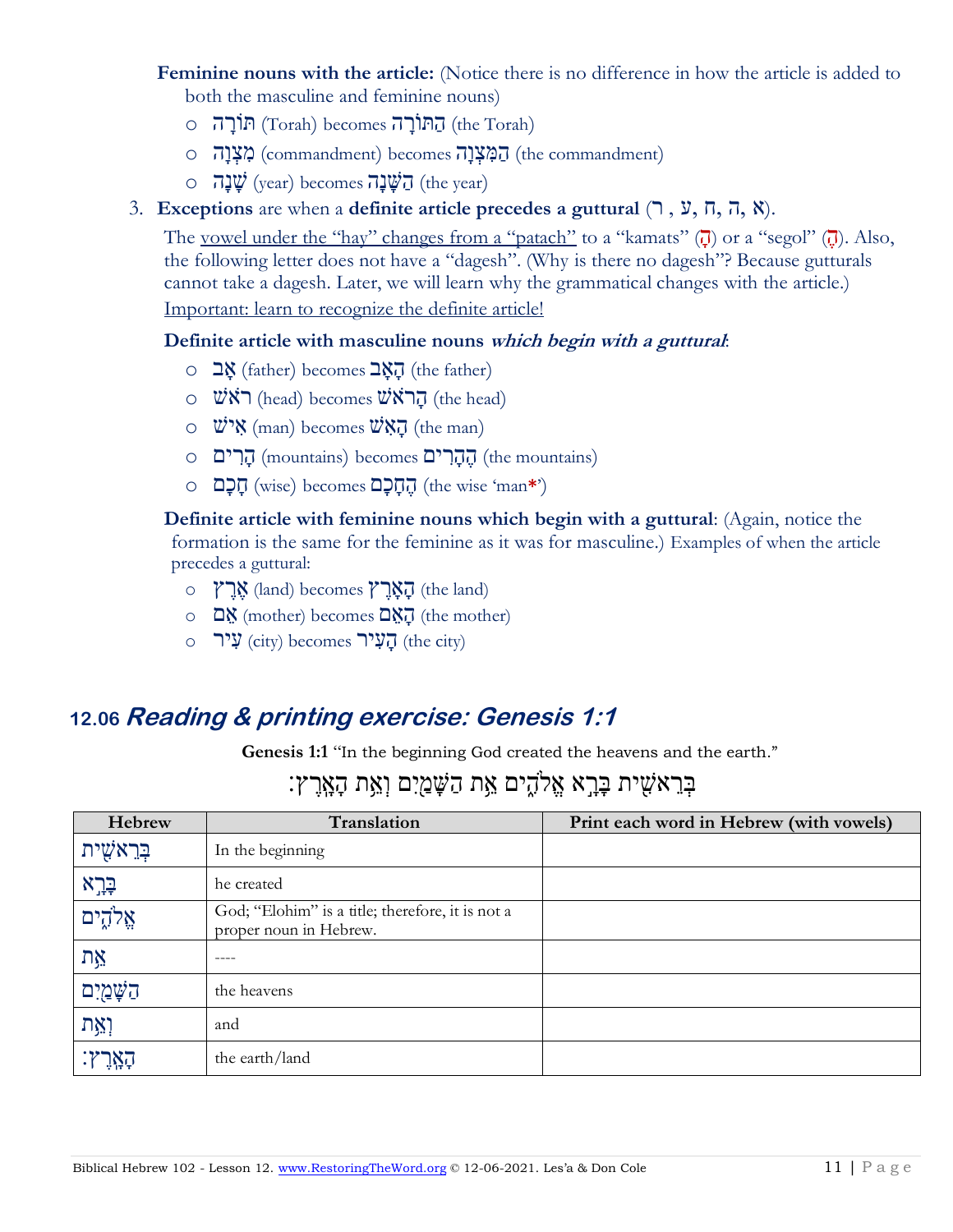### **12.07 Vocabulary Words & Homework Worksheet**

#### **Vocabulary for the exercise below**:  $\mathbb{W}^{\bullet}$ יש man (N-ms) הַאֲלְנָה commandment (N-fs) סוּס horse (N-ms)  $\vec{v}$ יה the man (art; N-ms) הַמְצְרַה the commandment (art; N-fs) יהַסוּסִים the horses (art; N-mp) הַדָּבָר house (N-ms) הַדָּבָר woman (N-fs) הַדָּבָר the word (art; N-ms) יהַאָּשֵׁה ibouses (N-mp) הַאֲשָׂה the woman (art; N-fs) הַקְּבָרִים the words (art; N-mp) תְּמִלְכִים the house (art; N-ms) הֵמְלִכִים  $\lim_{N\to\infty}$  (N-ms)  $\lim_{N\to\infty}$ הַבִּיִת the kings (art; N-mp)  $\ddot{\psi}$  year (N-fs)  $\ddot{\psi}$  the kings (art; N-mp)

| <b>HOMEWORK WORKSHEET</b><br>Write the English or Hebrew translation & abbreviation for the following words |                                                         |                                                                       |  |
|-------------------------------------------------------------------------------------------------------------|---------------------------------------------------------|-----------------------------------------------------------------------|--|
| <b>Write Hebrew Translation</b><br>(refer to Vocabulary List)                                               | Write English Translation<br>(refer to Vocabulary List) | <b>Write Hebrew Abbreviations</b><br>(refer to list of Abbreviations) |  |
| בֵּיִת                                                                                                      | house (Gen 12:30)                                       | N-ms (Noun-masculine singular)                                        |  |
| הַבַּיִת                                                                                                    | the house                                               | art; N-ms (article; Noun-masculine singular)                          |  |
| הַדָּבָר                                                                                                    | the word                                                | art; N-ms (article; noun-masculine singular)                          |  |
| הַדְּבָרִים                                                                                                 | the words                                               | art; N-mp (article; Noun-masculine plural)                            |  |
| שְׁנָה                                                                                                      | year (feminine noun)                                    | N-fs (Noun-feminine singular)                                         |  |
| מִצְוָה                                                                                                     | commandment                                             |                                                                       |  |
| הַמְּצְוָה                                                                                                  |                                                         |                                                                       |  |
|                                                                                                             | man                                                     |                                                                       |  |
|                                                                                                             | woman                                                   |                                                                       |  |
| יֶלְד                                                                                                       |                                                         |                                                                       |  |
| מֶלֶךְ                                                                                                      |                                                         |                                                                       |  |
|                                                                                                             | the kings (Gen 14:5)                                    |                                                                       |  |
| סוּס                                                                                                        |                                                         |                                                                       |  |
| הסוּסִים                                                                                                    | the horses (I Kings 10:28)                              |                                                                       |  |

The way we are learning Hebrew in these classes really makes the weekly Torah readings come alive. FD